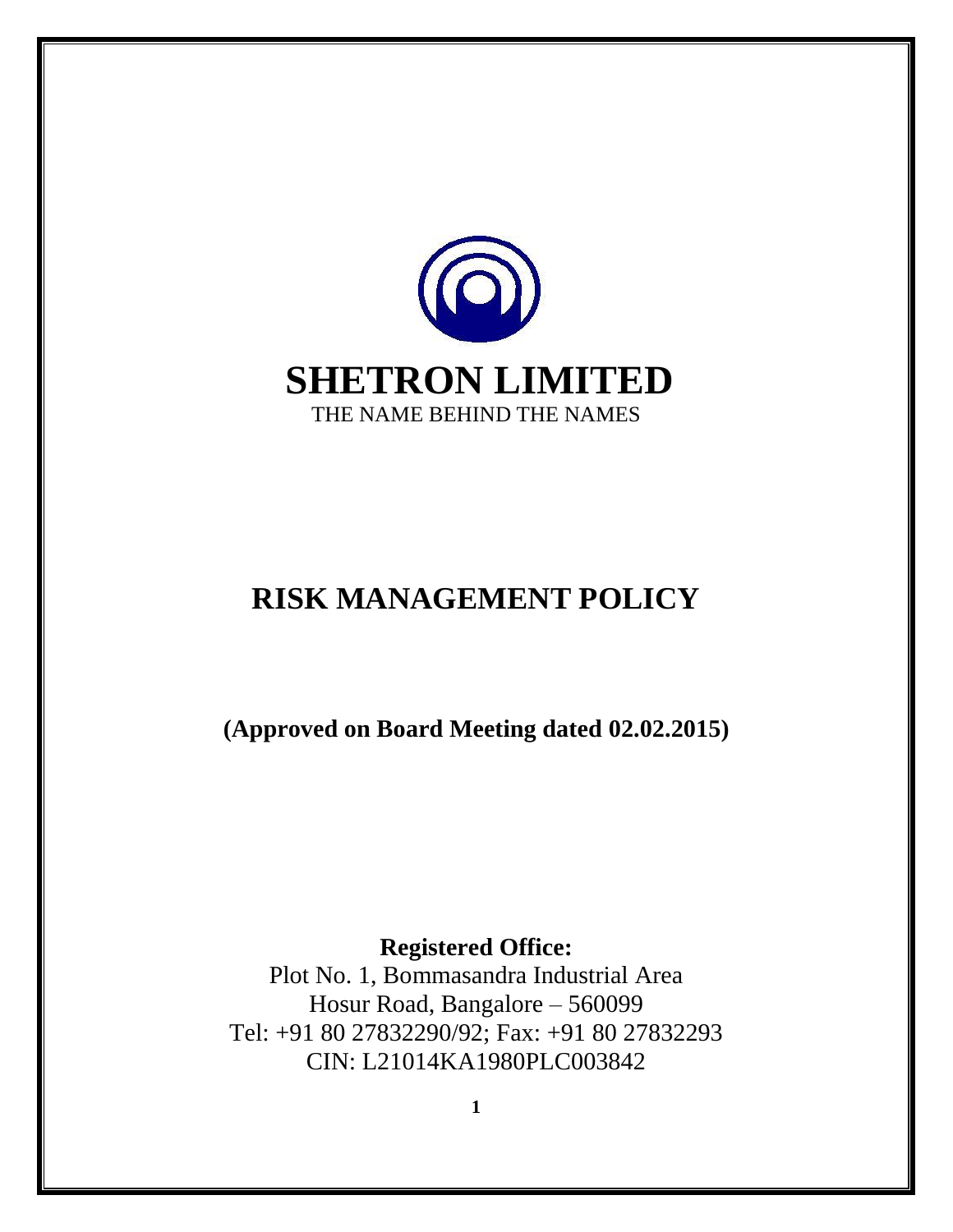# **RISK MANAGEMENT POLICY**

#### **LEGAL FRAMEWORK:**

Risk Management is a key aspect of the "Corporate Governance Principles and Code of Conduct" which aims to improvise the governance practices across the Company's activities. Risk Management Policy and processes will enable the Company to proactively manage uncertainty and changes in the internal and external environment to limit negative impacts and capitalize on opportunities.

#### **OBJECTIVE & PURPOSE OF POLICY:**

The main objective of this policy is to ensure sustainable business growth with stability and to promote a pro-active approach in reporting, evaluating and resolving risks associated with the business. In order to achieve the key objective, the policy establishes a structured and disciplined approach to Risk Management, in order to guide decisions on risk related issues.

#### **The specific objectives of the Policy are:**

- $\triangleright$  To ensure that all the current and future material risk exposures of the company are identified, assessed, quantified, appropriately mitigated, minimized and managed i.e to ensure adequate systems for risk management.
- $\triangleright$  To establish a framework for the company's risk management process and to ensure its implementation.
- $\triangleright$  To enable compliance with appropriate regulations, wherever applicable, through the adoption of best practices.
- $\triangleright$  To assure business growth with financial stability.

#### **DISCLOSURE IN BOARD'S REPORT:**

Board of Directors shall include a statement indicating development and implementation of a Risk Management Policy for the company including identification therein of elements of risk, if any, which in the opinion of the Board may threaten the existence of the company.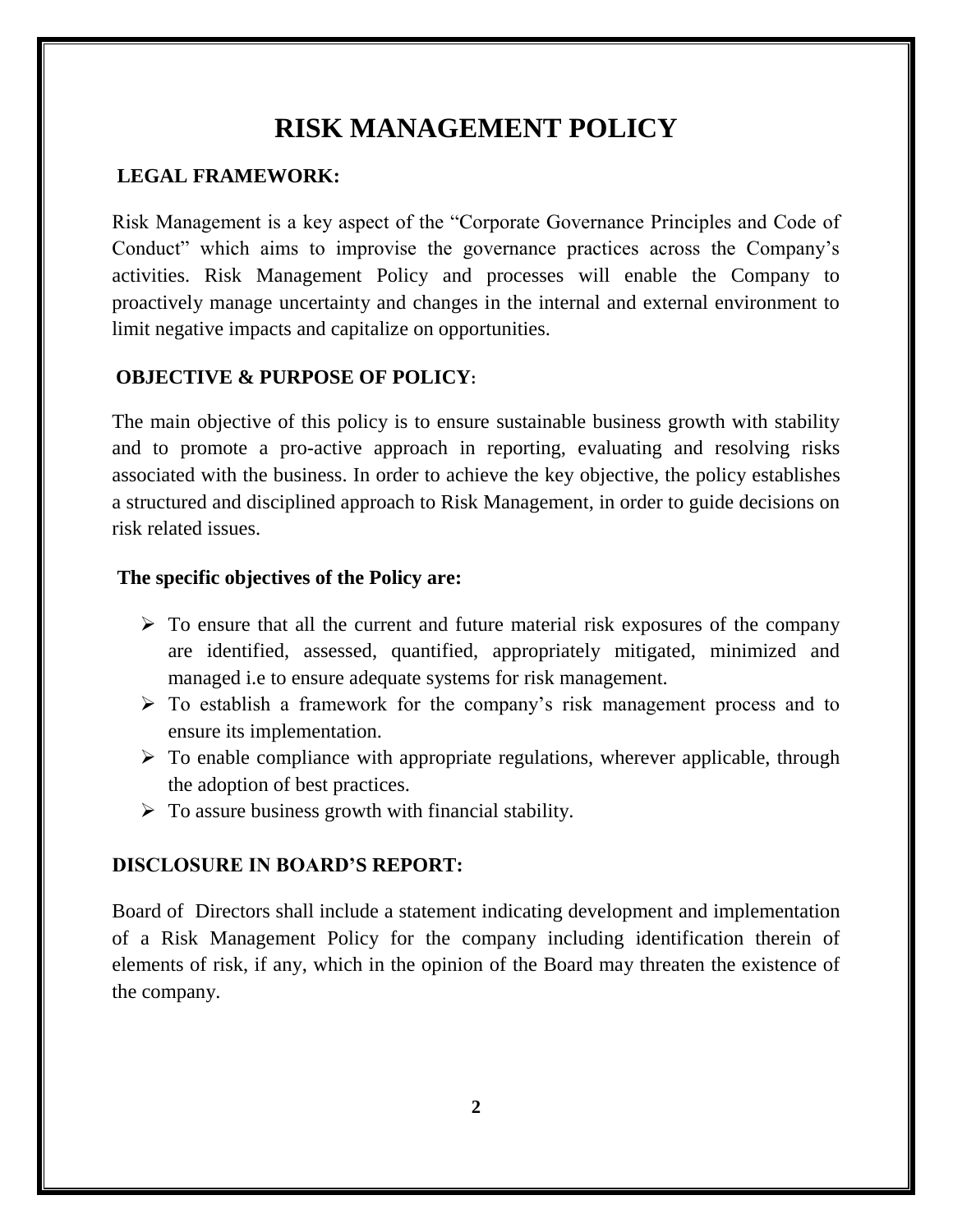#### **BACK GROUND AND IMPLEMENTATION:**

The Company is prone to inherent business risks. This document is intended to formalize a Risk Management Policy, the objective of which shall be identification, evaluation, monitoring and minimization of identifiable risks.

This policy is in compliance with the amended Clause 49 of the Listing Agreement (w.e.f 1st October 2014) which requires the Company to lay down procedure for risk assessment and procedure for risk minimization.

The Board of Directors of the Company and the Audit Committee shall periodically review and evaluate the risk management system of the Company so that the management controls the risks through properly defined network.

Head of Departments shall be responsible for implementation of the risk management system as may be applicable to their respective areas of functioning and report to the Board and Audit Committee.

#### **APPLICATION:**

This policy applies to all areas of the Company's operations.

#### **ROLE OF THE BOARD:**

The Board will undertake the following actions to ensure risk is managed appropriately:

- $\triangleright$  The Board shall be responsible for framing, implementing and monitoring the risk management plan for the company.
- $\triangleright$  The Board shall define the roles and responsibilities of the Risk Management Committee and may delegate monitoring and reviewing of the risk management plan to the Committee and such other functions as it may deem fit.
- $\triangleright$  Ensure that the appropriate systems for risk management are in place.
- $\triangleright$  The Independent Directors shall help in bringing an independent judgment to bear on the Board's deliberations on issues of risk management and satisfy themselves that the systems of risk management are robust and defensible;
- $\triangleright$  Participate in major decisions affecting the organization's risk profile;
- $\triangleright$  Have an awareness of and continually monitor the management of strategic risks;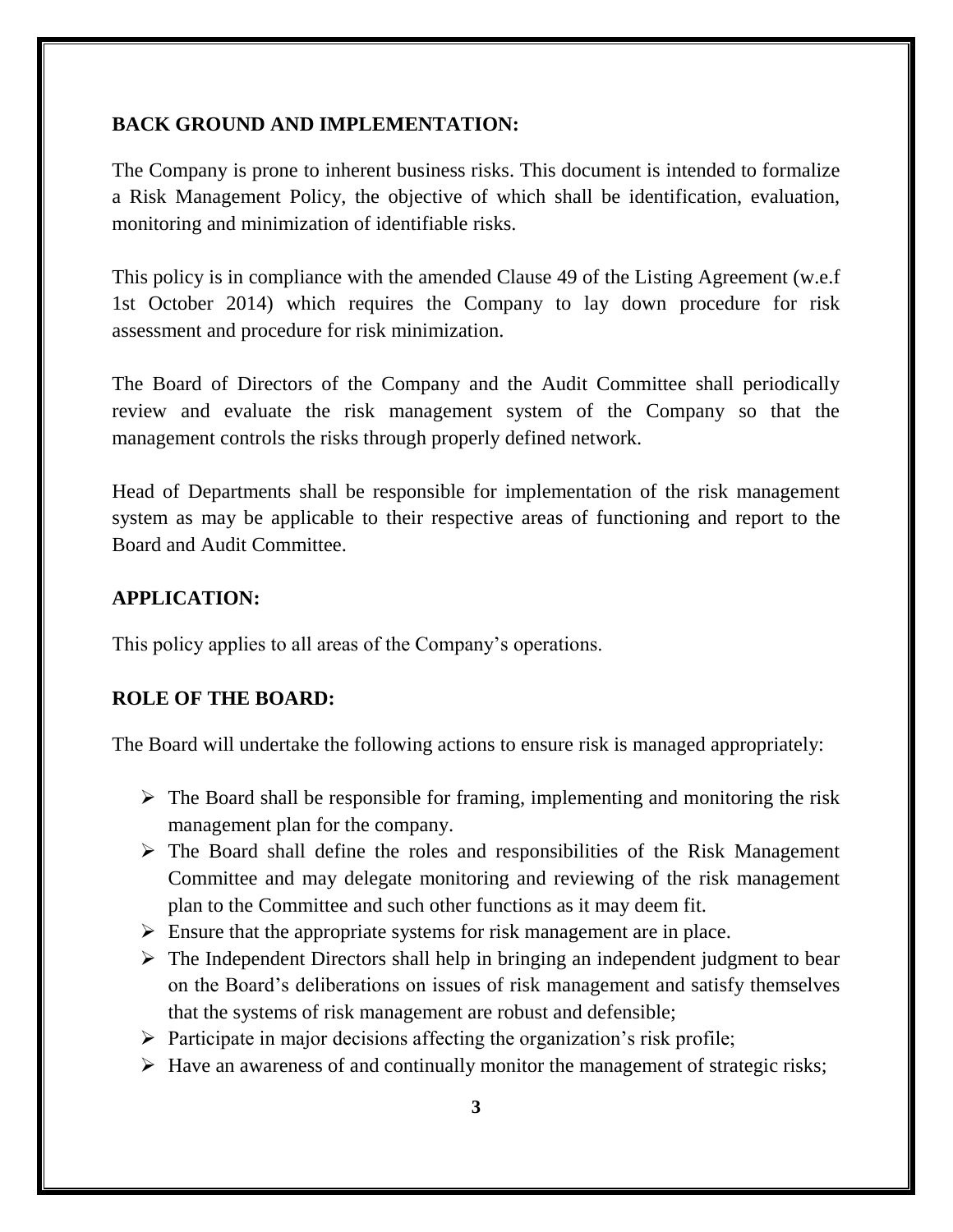- $\triangleright$  Be satisfied that processes and controls are in place for managing less significant risks;
- $\triangleright$  Be satisfied that an appropriate accountability framework is working whereby any delegation of risk is documented and performance can be monitored accordingly;
- Ensure risk management is integrated into board reporting and annual reporting mechanisms;
- $\triangleright$  Convene any board-committees that are deemed necessary to ensure risk is adequately managed and resolved where possible.

### **CHARTER OF THE RISK MANAGEMENT COMMITTEE:**

Charter of the Risk management Committee shall be as follows:

#### **Purpose:**

The purpose of the Committee of the Board of Directors of the Company shall be to assist the Board with regard to the identification, evaluation and mitigation of operational, strategic and external environment risks. The Committee has overall responsibility for monitoring and approving the risk policies and associated practices of the Company.

The Committee is also responsible for reviewing and approving risk disclosure statements in any public documents or disclosures.

# **Composition:**

The majority of Committee shall consist of members of the Board of Directors. Senior executives of the company may be members of the said Committee but the Chairman of the Committee shall be a member of the Board of Directors.

# **Meetings and Quorum:**

The quorum necessary for transacting business at a meeting of the Committee shall be two members.

# **Authority:**

The Committee shall have free access to management and management information. The Committee, at its sole authority, may seek the advice of outside experts or consultants where judged necessary.